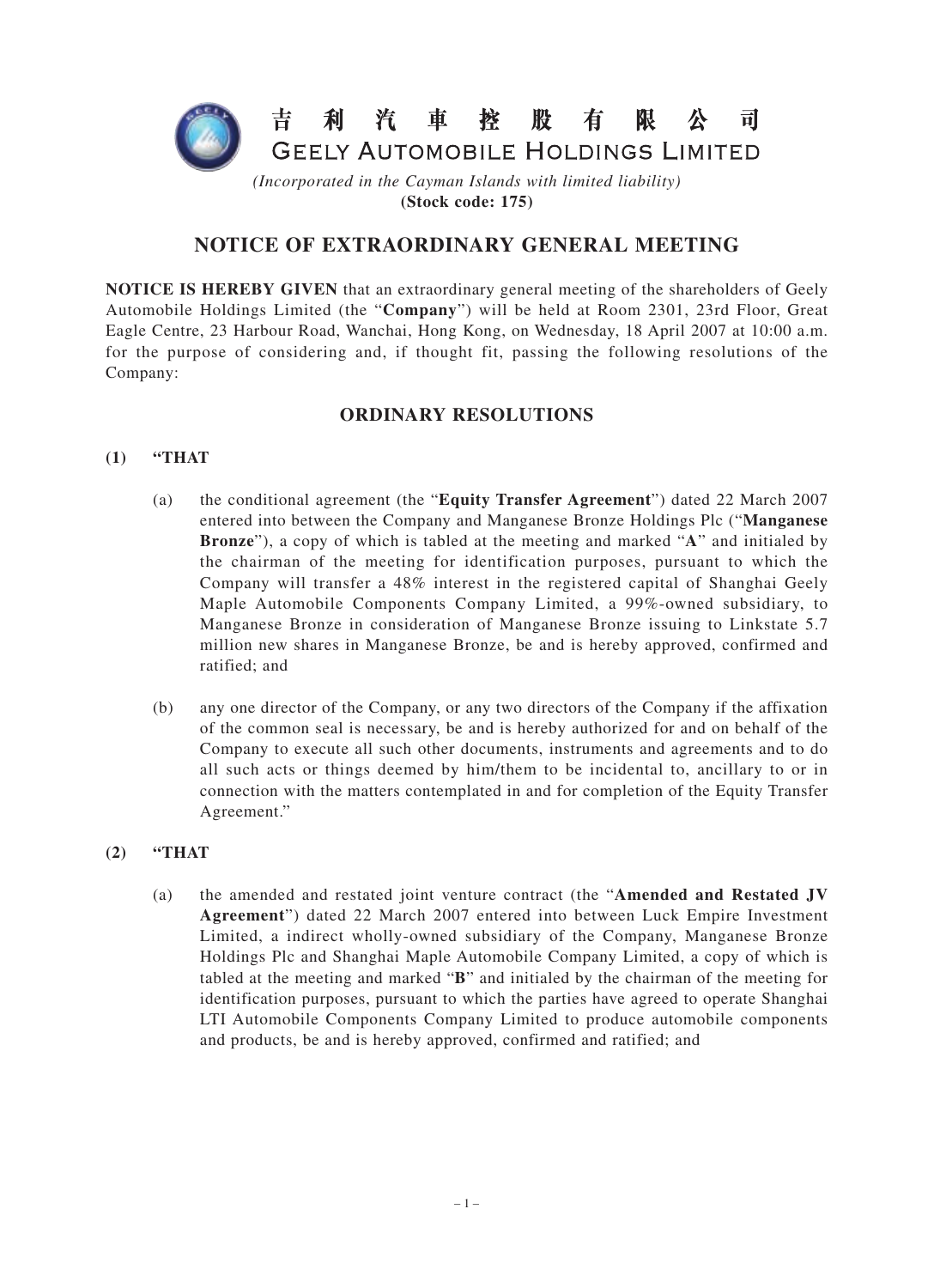(b) any one director of the Company, or any two directors of the Company if the affixation of the common seal is necessary, be and is hereby authorized for and on behalf of the Company to execute all such other documents, instruments and agreements and to do all such acts or things deemed by him/them to be incidental to, ancillary to or in connection with the matters contemplated in and for completion of the Amended and Restated JV Agreement."

#### **(3) "THAT**

- (a) the conditional agreement (the "**Land and Facilities Contract**") dated 22 March 2007 entered into between Shanghai Maple Guorun Automobile Company Limited ("**Shanghai Maple JV**") and Shanghai LTI Automobile Components Company Limited ("**Shanghai LTI JV**"), a copy of which is tabled at the meeting and marked "**C**" and initialed by the chairman of the meeting for identification purposes, pursuant to which Shanghai Maple JV agreed to lease the land and buildings and equipment located at Fengjing Industry Park, Jinshan District, Shanghai, the PRC to Shanghai LTI JV for a term of 20 years (the "**Lease**"), be and is hereby approved, confirmed and ratified;
- (b) the rent payable in relation to the Lease for the three financial years ending 31 December 2009 in the amount of RMB17,000,000, RMB33,000,000 and RMB33,000,000, respectively, be and are hereby confirmed and approved; and
- (c) any one director of the Company, or any two directors of the Company if the affixation of the common seal is necessary, be and is hereby authorized for and on behalf of the Company to execute all such other documents, instruments and agreements and to do all such acts or things deemed by him/them to be incidental to, ancillary to or in connection with the matters contemplated in the Land and Facilities Contract."

### **(4) "THAT**

- (a) the conditional agreement (the "**Contract Manufacturing Agreement**") dated 22 March 2007 entered into between Shanghai Maple Guorun Automobile Company Limited ("**Shanghai Maple JV**") and Shanghai LTI Automobile Components Company Limited ("**Shanghai LTI JV**"), a copy of which is tabled at the meeting and marked "D" and initialed by the chairman of the meeting for identification purposes, pursuant to which Shanghai Maple JV agreed to license the use of its press machines and related facilities required for the production of automobile components to Shanghai LTI JV and will manufacture the components for Shanghai LTI JV in accordance with the product specifications set out in the Contract Manufacturing Agreement for a term of 50 years (the "**Contract Manufacturing Arrangement**"), be and is hereby approved, confirmed and ratified;
- (b) the cap amounts in relation to the components to be manufactured by Shanghai Maple JV for Shanghai LTI JV under the Contract Manufacturing Agreement for the three financial years ending 31 December 2009 in the amount of RMB0, RMB151,000,000 and RMB521,000,000, respectively, be and are hereby confirmed and approved; and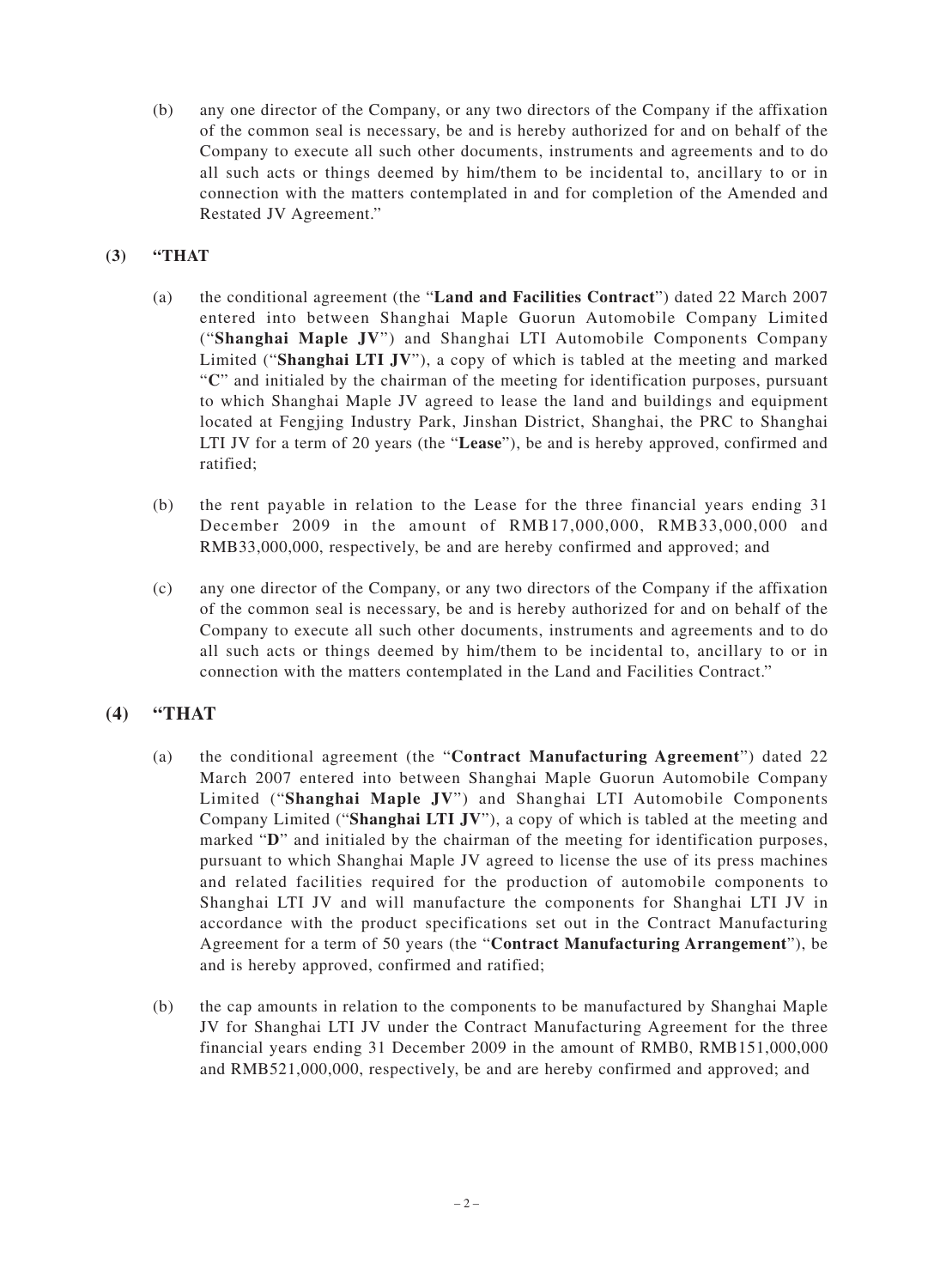(c) any one director of the Company, or any two directors of the Company if the affixation of the common seal is necessary, be and is hereby authorized for and on behalf of the Company to execute all such other documents, instruments and agreements and to do all such acts or things deemed by him/them to be incidental to, ancillary to or in connection with the matters contemplated in the Contract Manufacturing Agreement."

## **(5) "THAT**

- (a) the conditional agreement (the "**Supply and Purchase Agreement for Parts and Components**") dated 22 March 2007 entered into between Shanghai LTI Automobile Components Company Limited ("**Shanghai LTI JV**") and LTI Limited ("**LTI**"), a copy of which is tabled at the meeting and marked "**E**" and initialed by the chairman of the meeting for identification purposes, pursuant to which Shanghai LTI JV agreed to supply to LTI automobile parts and components in accordance with the product specifications set out in the Supply and Purchase Agreement for Parts and Components for a term of 50 years, be and is hereby approved, confirmed and ratified;
- (b) the cap amounts in relation to the automobile parts and components to be supplied by Shanghai LTI JV to LTI under the Supply and Purchase Agreement for Parts and Components for the three financial years ending 31 December 2009 in the amount of RMB0, RMB107,000,000 and RMB180,000,000, respectively, be and are hereby confirmed and approved; and
- (c) any one director of the Company, or any two directors of the Company if the affixation of the common seal is necessary, be and is hereby authorized for and on behalf of the Company to execute all such other documents, instruments and agreements and to do all such acts or things deemed by him/them to be incidental to, ancillary to or in connection with the matters contemplated in the Supply and Purchase Agreement for Parts and Components."

# **(6) "THAT**

- (a) the conditional agreement (the "**Supply and Purchase Agreement for Automobile Parts, Components and Sub-Assembly**") dated 22 March 2007 entered into between Shanghai LTI Automobile Components Company Limited ("**Shanghai LTI JV**") and Shanghai Maple Automobile Company Limited ("**Shanghai Maple**"), a copy of which is tabled at the meeting and marked "**F**" and initialed by the chairman of the meeting for identification purposes, pursuant to which Shanghai LTI JV agreed to supply to Shanghai Maple automobile parts, components and sub-assembly in accordance with the product specifications set out in the Supply and Purchase Agreement for Automobile Parts, Components and Sub-Assembly for a term of 50 years, be and is hereby approved, confirmed and ratified;
- (b) the cap amounts in relation to the automobile parts, components and sub-assembly to be supplied by Shanghai LTI JV to Shanghai Maple under the Supply and Purchase Agreement for Automobile Parts, Components and Sub-Assembly for the three financial years ending 31 December 2009 in the amount of RMB0, RMB480,000,000 and RMB2,676,000,000, respectively, be and are hereby confirmed and approved; and